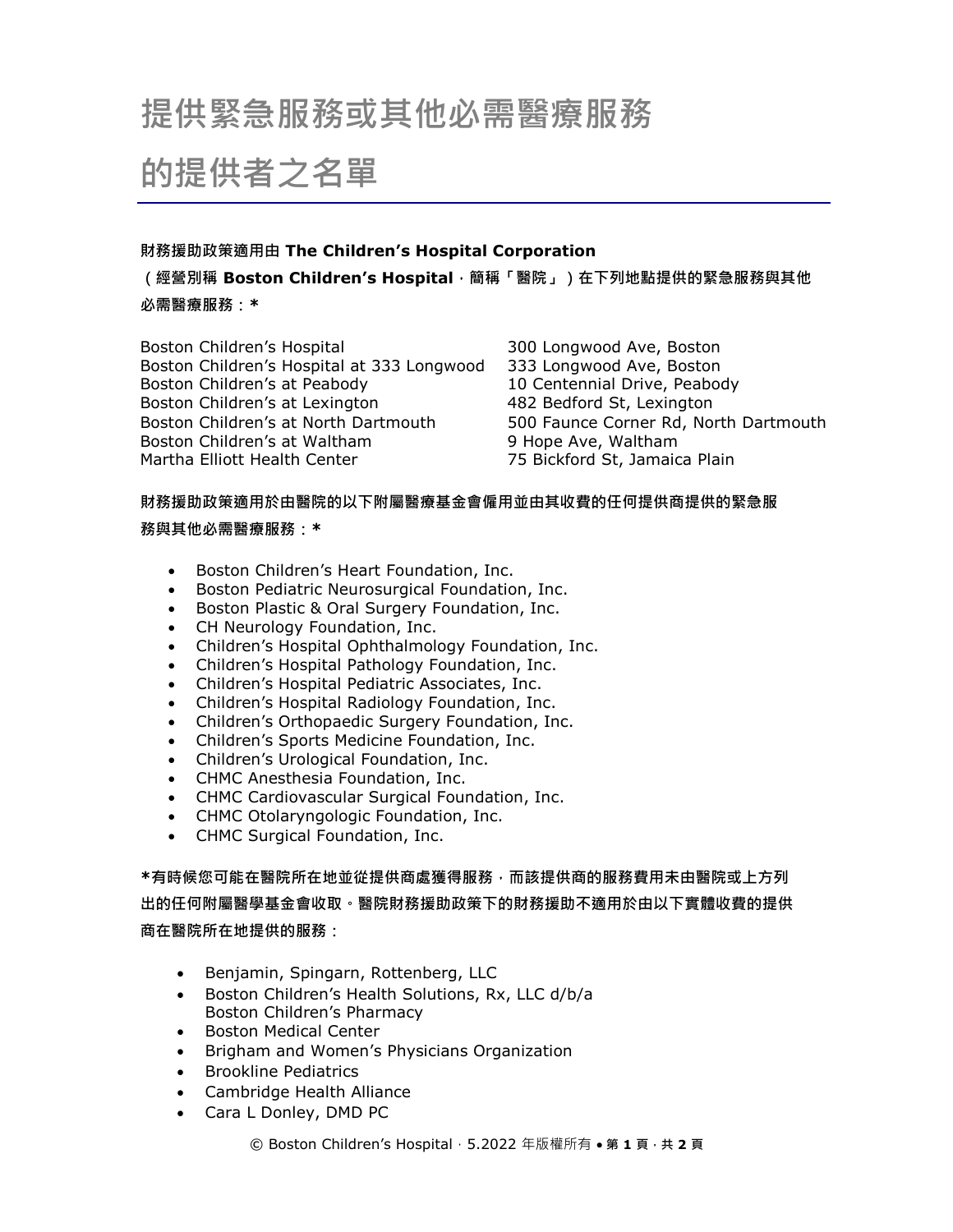- Channing Laboratory
- Chestnut Dental Associates
- Child Wellness Institute
- Children's Medical Office of North Andover
- D Ambrosio Eye Care Inc.
- Dana Farber Cancer Institute
- Dartmouth-Hitchcock Medical Center
- David Petrarca MD
- Dentistry For Children
- Harvard Medical Faculty Physicians
- Harvard Vanguard Medical Associates
- Lahey Hospital & Medical Center
- Lexington Eye Associates Inc.
- Lexington Pediatrics
- Longwood Pediatrics, LLP
- Marblehead Smiles
- Massachusetts Eye And Ear
- Massachusetts General Physicians Organization
- Milton Pediatrics
- Northern Rhode Island Pediatrics
- Oral and Maxillofacial Inc.
- Pediatric Dentistry Of Concord And Marlboro
- Pediatric Dentistry Of Wayland
- Remote Neuromonitoring Physicians PC
- Rene Brant MD
- Rhonda F Fogle MD
- Richard Bartlett MD.Cosmetic and Reconstructive **Surgery**
- St. Elizabeth's Medical Center
- Tallman Eye Associates
- UMass Memorial Medical Center
- Waban Dental Group
- West Cambridge Pediatric & Adolescent Medicine
- Weston Pediatrics Physicians
- Yogman Pediatric Associates